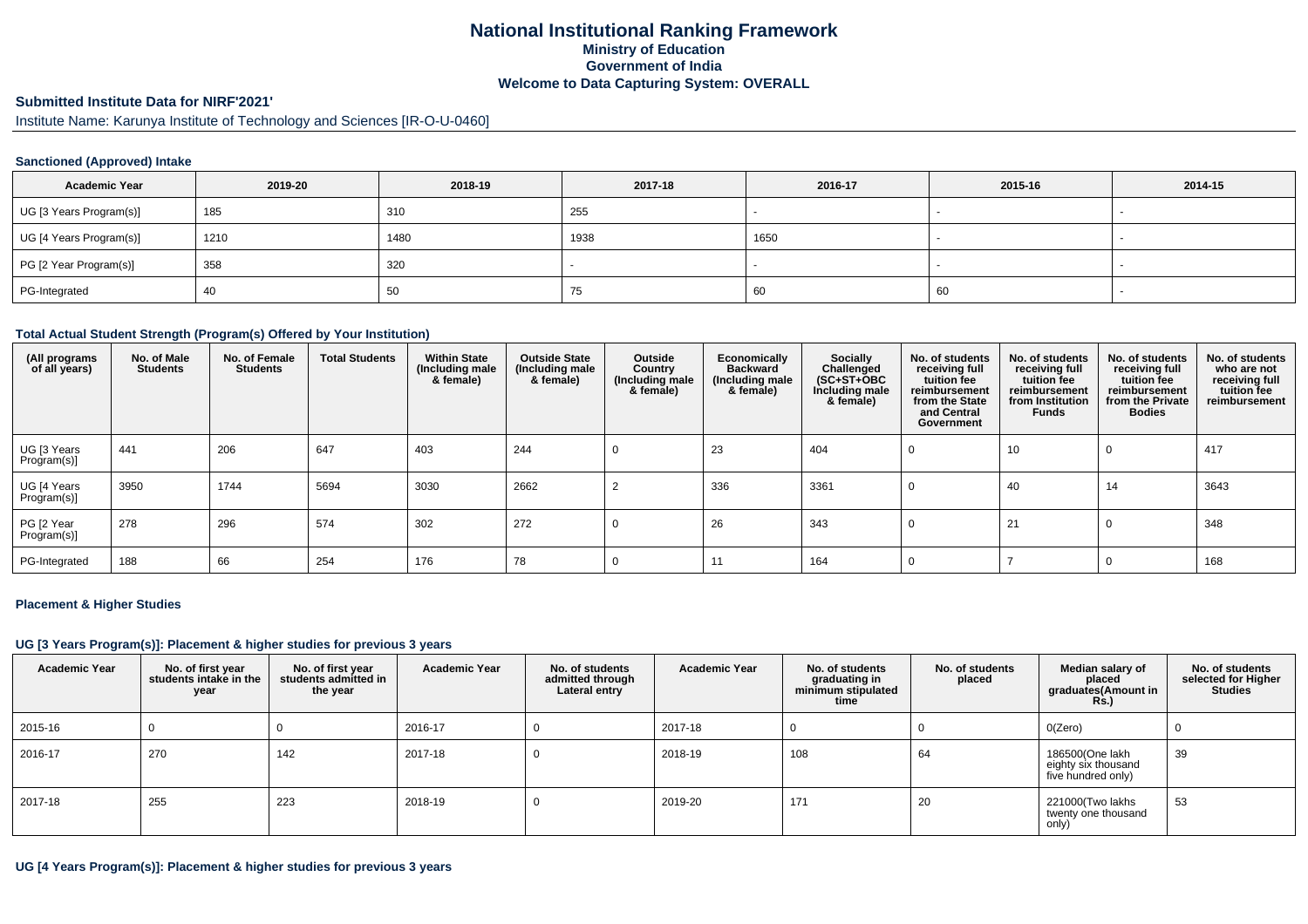| <b>Academic Year</b> | No. of first year<br>students intake in the<br>year | No. of first year<br>students admitted in<br>the year | <b>Academic Year</b> | No. of students<br>admitted through<br>Lateral entry | <b>Academic Year</b> | No. of students<br>graduating in<br>minimum stipulated<br>time | No. of students<br>placed | Median salary of<br>placed<br>graduates(Amount in<br><b>Rs.)</b> | No. of students<br>selected for Higher<br><b>Studies</b> |
|----------------------|-----------------------------------------------------|-------------------------------------------------------|----------------------|------------------------------------------------------|----------------------|----------------------------------------------------------------|---------------------------|------------------------------------------------------------------|----------------------------------------------------------|
| 2014-15              | 1584                                                | 1507                                                  | 2015-16              | 54                                                   | 2017-18              | 1364                                                           | 944                       | 260000(Two lakhs<br>sixty thousand only)                         | 147                                                      |
| 2015-16              | 1650                                                | 1633                                                  | 2016-17              | 50                                                   | 2018-19              | 1491                                                           | 867                       | 240000(Two lakhs<br>forty thousand only)                         | 171                                                      |
| 2016-17              | 1650                                                | 1470                                                  | 2017-18              | 36                                                   | 2019-20              | 1371                                                           | 782                       | 350000(Three lakhs<br>fifty thousand only)                       | 130                                                      |

# **PG [2 Years Program(s)]: Placement & higher studies for previous 3 years**

| <b>Academic Year</b> | No. of first year<br>students intake in the<br>year | No. of first vear<br>students admitted in<br>the year | <b>Academic Year</b> | No. of students graduating in minimum<br>stipulated time | No. of students<br>placed | Median salary of<br>placed<br>graduates(Amount in<br>R <sub>S</sub> | No. of students<br>selected for Higher<br><b>Studies</b> |
|----------------------|-----------------------------------------------------|-------------------------------------------------------|----------------------|----------------------------------------------------------|---------------------------|---------------------------------------------------------------------|----------------------------------------------------------|
| 2016-17              | 720                                                 | 384                                                   | 2017-18              | 355                                                      | 163                       | 350000(Three lakh fifty  <br>thousand only)                         | 10                                                       |
| 2017-18              | 465                                                 | 403                                                   | 2018-19              | 379                                                      | 226                       | 260000(Two lakhs<br>sixty thousand only)                            | 35                                                       |
| 2018-19              | 320                                                 | 250                                                   | 2019-20              | 237                                                      | 63                        | 330000(Three lakhs<br>and thirty thousand<br>only)                  | 16                                                       |

## **PG-Integrated [5 Years Program(s)]: Placement & higher studies for previous 3 years**

| <b>Academic Year</b> | No. of first year<br>students intake in the<br>year | No. of first year<br>students admitted in<br>the year | <b>Academic Year</b> | No. of students graduating in minimum<br>stipulated time | No. of students<br>placed | Median salary of<br>placed<br>graduates(Amount in<br>Rs.) | No. of students<br>selected for Higher<br><b>Studies</b> |
|----------------------|-----------------------------------------------------|-------------------------------------------------------|----------------------|----------------------------------------------------------|---------------------------|-----------------------------------------------------------|----------------------------------------------------------|
| 2013-14              | 60                                                  | 46                                                    | 2017-18              | 34                                                       | 11                        | 290000(Two lakhs<br>ninety thousand only)                 | 3                                                        |
| 2014-15              | 60                                                  | 47                                                    | 2018-19              | 26                                                       | 14                        | 216000(Two lakhs<br>sixteen thousand only)                |                                                          |
| 2015-16              | 60                                                  | 30                                                    | 2019-20              | 24                                                       |                           | 190000(One lakh<br>ninety thousand only)                  | Ð.                                                       |

## **Ph.D Student Details**

| Ph.D (Student pursuing doctoral program till 2019-20 Students admitted in the academic year 2020-21 should not be entered here.) |                |         |         |  |  |  |
|----------------------------------------------------------------------------------------------------------------------------------|----------------|---------|---------|--|--|--|
| <b>Total Students</b>                                                                                                            |                |         |         |  |  |  |
| Full Time                                                                                                                        |                | 165     |         |  |  |  |
| Part Time                                                                                                                        |                | 451     |         |  |  |  |
| No. of Ph.D students graduated (including Integrated Ph.D)                                                                       |                |         |         |  |  |  |
|                                                                                                                                  | 2019-20        | 2018-19 | 2017-18 |  |  |  |
| Full Time                                                                                                                        | 21             | 29      | 17      |  |  |  |
| Part Time                                                                                                                        | 29<br>28<br>63 |         |         |  |  |  |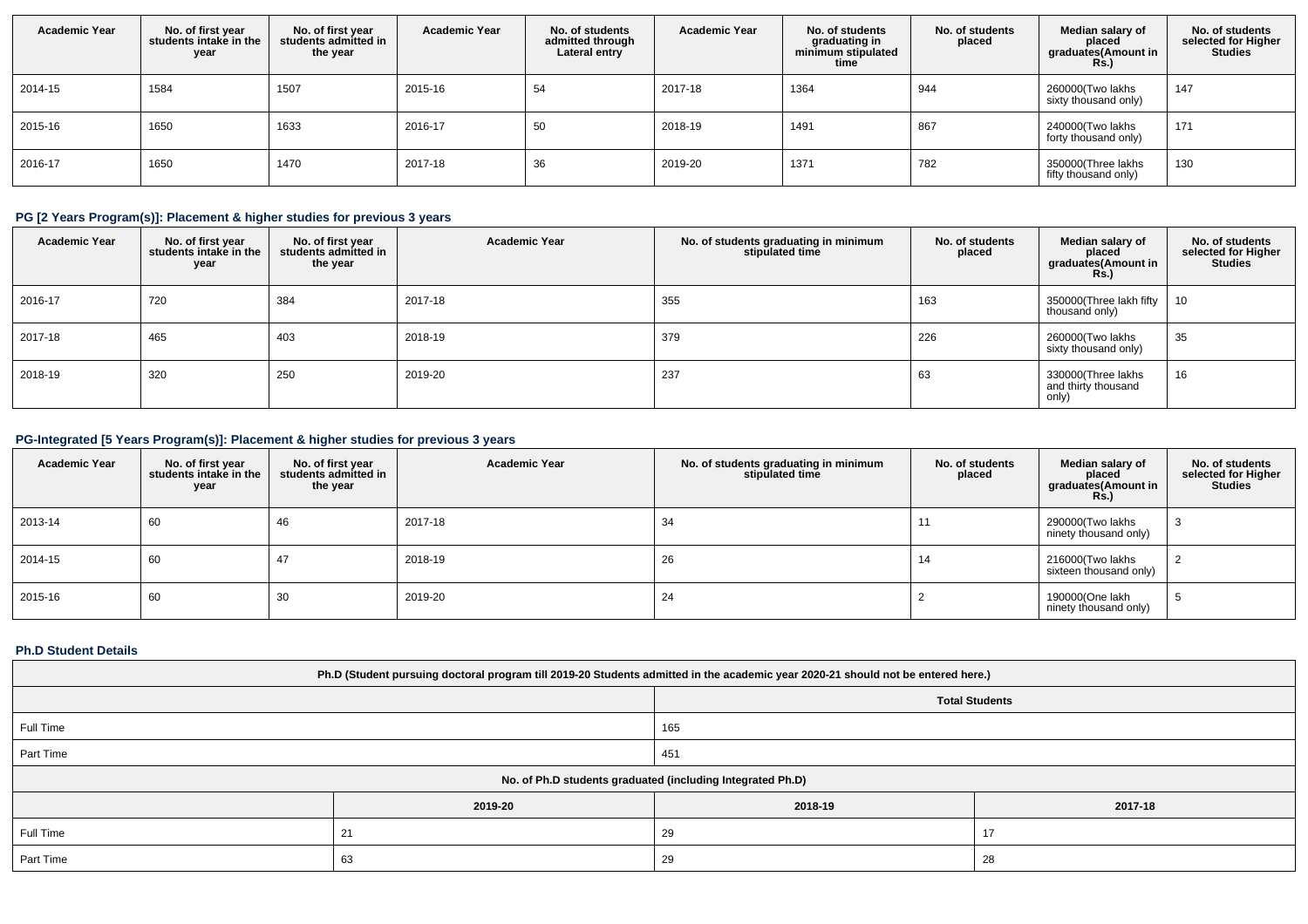### **Financial Resources: Utilised Amount for the Capital expenditure for previous 3 years**

| <b>Academic Year</b>                                                                                 | 2019-20                                                                                      | 2018-19                                                                                              | 2017-18                                                                                           |  |  |  |  |  |
|------------------------------------------------------------------------------------------------------|----------------------------------------------------------------------------------------------|------------------------------------------------------------------------------------------------------|---------------------------------------------------------------------------------------------------|--|--|--|--|--|
|                                                                                                      | <b>Utilised Amount</b>                                                                       | <b>Utilised Amount</b>                                                                               | <b>Utilised Amount</b>                                                                            |  |  |  |  |  |
| Annual Capital Expenditure on Academic Activities and Resources (excluding expenditure on buildings) |                                                                                              |                                                                                                      |                                                                                                   |  |  |  |  |  |
| Library                                                                                              | 5237475 (Fifty two lakhs thirty seven thousand four hundred<br>and seventy five only)        | 13221762 (One crore thirty two lakhs twenty one thousand<br>seven hundred and sixty two only)        | 18312354 (One crore eighty three lakhs twelve thousand three<br>hundred and fifty four only)      |  |  |  |  |  |
| New Equipment for Laboratories                                                                       | 37212155 (Three crores seventy two lakhs twelve thousand<br>one hundred and fifty five only) | 38979881 (Three crores eighty nine lakhs seventy nine<br>thousand eight hundred and eighty one only) | 73912305 (Seven crores thirty nine lakhs twelve thousand<br>three hundred and five only)          |  |  |  |  |  |
| <b>Engineering Workshops</b>                                                                         | 98345 (Ninety eight thousand three hundred and forty five only)                              | 67520 (Sixty seven thousand five hundred and twenty only)                                            | 1784000 (Seventeen lakhs eighty four thousand only)                                               |  |  |  |  |  |
| Other expenditure on creation of Capital Assets (excluding<br>expenditure on Land and Building)      | 10000658 (One crore six hundred and fifty eight only)                                        | 35970195 (Three crores fifty nine thousand seventy thousand<br>one hundred and ninety five only)     | 43531518 (Four Crores thirty five thousand thirty one thousand<br>five hundred and eighteen only) |  |  |  |  |  |

### **Financial Resources: Utilised Amount for the Operational expenditure for previous 3 years**

| <b>Academic Year</b>                                                                                                                                                                            | 2019-20                                                                                                 | 2018-19                                                                                                    | 2017-18                                                                                                 |  |  |  |  |
|-------------------------------------------------------------------------------------------------------------------------------------------------------------------------------------------------|---------------------------------------------------------------------------------------------------------|------------------------------------------------------------------------------------------------------------|---------------------------------------------------------------------------------------------------------|--|--|--|--|
|                                                                                                                                                                                                 | <b>Utilised Amount</b>                                                                                  | <b>Utilised Amount</b>                                                                                     | <b>Utilised Amount</b>                                                                                  |  |  |  |  |
| <b>Annual Operational Expenditure</b>                                                                                                                                                           |                                                                                                         |                                                                                                            |                                                                                                         |  |  |  |  |
| Salaries (Teaching and Non Teaching staff)                                                                                                                                                      | 475681792 (Forty seven Crores fifty six lakhs eighty one<br>thousand seven hundred and ninety two only) | 487279079 (Forty eight crores seventy two lakhs seventy nine<br>thousand and seventy nine only)            | 440638046 (Forty four crores six lakhs thirty eight thousand<br>and forty six only)                     |  |  |  |  |
| Maintenance of Academic Infrastructure or consumables and<br>other running expenditures (excluding maintenance of hostels<br>and allied services, rent of the building, depreciation cost, etc) | 462339047 (Forty six crores twenty three lakhs thirty nine<br>thousand and forty seven only)            | 457972489 (Forty five crores seventy nine lakhs seventy two<br>thousand four hundred and eighty nine only) | 529562847 (Fifty two crores ninety five lakhs sixty two<br>thousand eight hundred and forty seven only) |  |  |  |  |
| Seminars/Conferences/Workshops                                                                                                                                                                  | 6376047 (Sixty three lakhs seventy six thousand and forty<br>seven only)                                | 7127183 (Seventy one lakhs twenty seven thousand one<br>hundred and eighty three only)                     | 9927340 (Ninety nine lakhs twenty seven thousand three<br>hundred and forty only)                       |  |  |  |  |

### **IPR**

| Calendar year            | 2019 | 2018 | 2017 |
|--------------------------|------|------|------|
| No. of Patents Published |      |      |      |
| No. of Patents Granted   |      |      |      |

### **Sponsored Research Details**

| <b>Financial Year</b>                    | 2019-20                                                                                | 2018-19                                                                  | 2017-18                                                                          |
|------------------------------------------|----------------------------------------------------------------------------------------|--------------------------------------------------------------------------|----------------------------------------------------------------------------------|
| Total no. of Sponsored Projects          |                                                                                        | 22                                                                       | Ίb                                                                               |
| Total no. of Funding Agencies            |                                                                                        |                                                                          |                                                                                  |
| Total Amount Received (Amount in Rupees) | 27946979                                                                               | 16588076                                                                 | 12812143                                                                         |
| Amount Received in Words                 | Two crores seventy nine lakhs forty six thousand nine hundred<br>and seventy nine only | One crore sixty five lakhs eighty eight thousand and seventy<br>six only | One crore twenty eight lakhs twelve thousand one hundred and<br>forty three only |

## **Consultancy Project Details**

| <b>Financial Year</b> | 2019-20 | 2018-19 | 2017-18 |
|-----------------------|---------|---------|---------|
|-----------------------|---------|---------|---------|